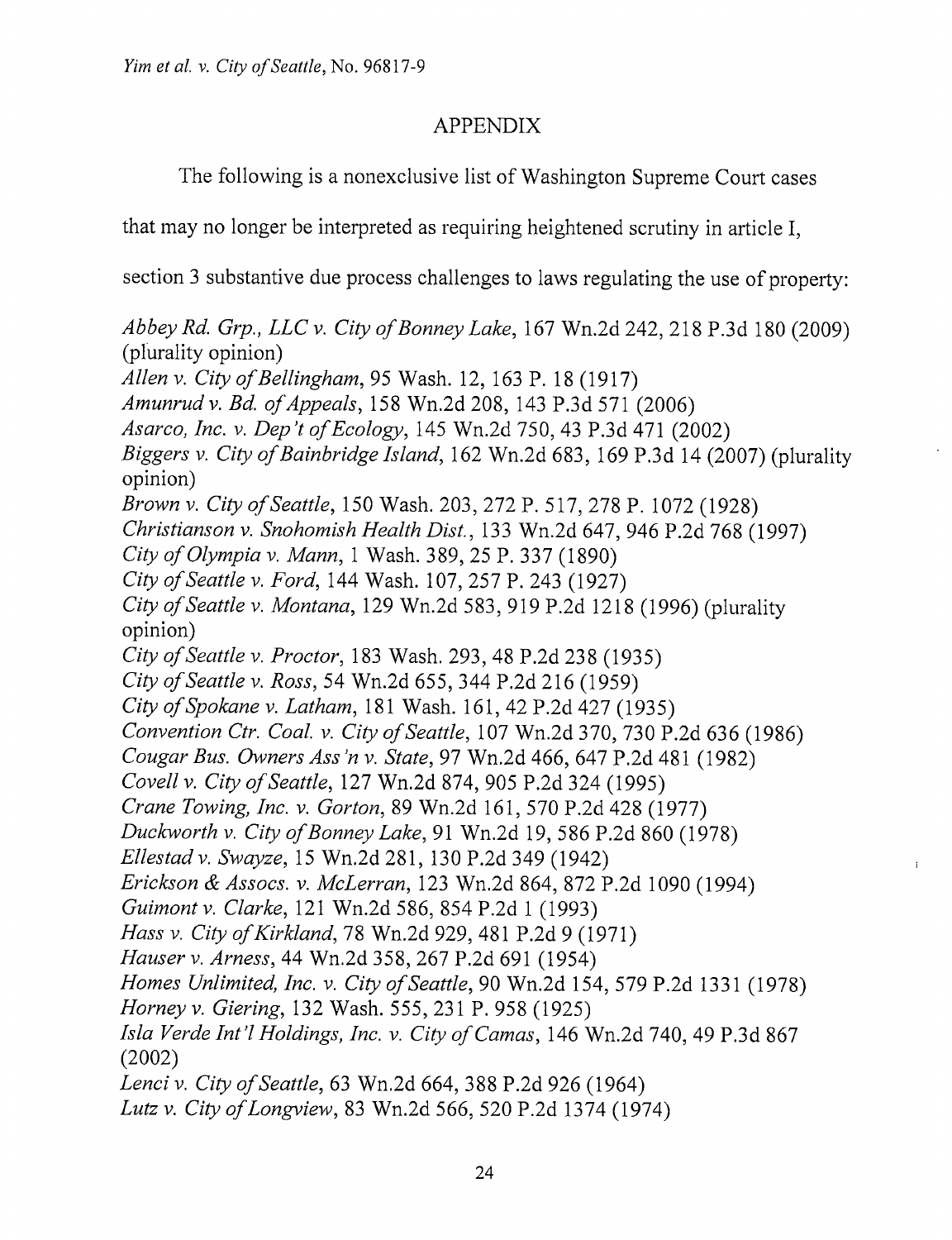Manos v. City of Seattle, 173 Wash. 662, 24 P.2d 91 (1933) Margola Assocs. v. City of Seattle, 121 Wn.2d 625, 854 P.2d 23 (1993) Markham Advert. Co. v. State, 73 Wn.2d 405, 439 P.2d 248 (1968) Maytown Sand & Gravel, LLC v. Thurston County, 191 Wn.2d 392, 423 P.3d 223 (2018) McNaughton v. Boeing, 68 Wn.2d 659, 414 P.2d 778 (1966) Myrick v. Bd. of Pierce County Comm'rs, 102 Wn.2d 698, 677 P.2d 140, 687 P.2d 1152 (1984) Orion Corp. v. State, 109 Wn.2d 621, 747 P.2d 1062 (1987) Patton v. City of Bellingham, 179 Wash. 566, 38 P.2d 364 (1934) Presbytery of Seattle v. King County, 114 Wn.2d 320, 787 P.2d 907 (1990) Pagan v. City of Seattle, 58 Wn.2d 779, 364 P.2d 916 (1961) Remington Arms Co. v. Skaggs, 55 Wn.2d 1, 345 P.2d 1085 (1959) Rivett v. City of Tacoma, 123 Wn.2d 573, 870 P.2d 299 (1994) Robinson v. City of Seattle, 119 Wn.2d 34, 830 P.2d 318 (1992) Sintra, Inc. v. City of Seattle, 131 Wn.2d 640, 935 P.2d 555 (1997) Sintra, Inc. v. City of Seattle, 119 Wn.2d 1, 829 P.2d 765 (1992) State ex rel. Brislawn v. Meath, 84 Wash. 302, 147 P. 11 (1915) State ex rel. Faulk v. CSG Job Ctr., 117 Wn.2d 493, 816 P.2d 725 (1991) State ex rel. Modern Lumber & Millwork Co. v. MacDuff, 161 Wash. 600, 297 P. 733 (1931) State ex rel. Rhodes v. Cook, 72 Wn.2d 436, 433 P.2d 677 (1967) State ex rel. Spokane Int'I Ry. Co. v. Kuykendall, 128 Wash. 88, 222 P. 211 (1924) State ex rel. Warner v. Hayes Inv. Corp., 13 Wn.2d 306, 125 P.2d 262 (1942) State v. Bowen & Co., 86 Wash. 23, 149 P. 330 (1915) State V. Conifer Enters., Inc., 82 Wn.2d 94, 508 P.2d 149 (1973) State v. Fabbri, 98 Wash. 207, 167 P. 133 (1917) State v. Van Vlack, 101 Wash. 503, 172 P. 563 (1918) Tiffany Family Tr. Corp. v. City of Kent, 155 Wn.2d 225, 119 P.3d 325 (2005) Town of Woodway v. Snohomish County, 180 Wn.2d 165, 322 P.3d 1219 (2014) Valley View Indus. Park v. City of Redmond, 107 Wn.2d 621, 733 P.2d 182 (1987) Viking Props., Inc. v. Holm, 155 Wn.2d 112, 118 P.3d 322 (2005) Wash. Kelpers Ass'n v. State, 81 Wn.2d 410, 502 P.2d 1170 (1972) Weden v. San Juan County, 135 Wn.2d 678, 958 P.2d 273 (1998) W. Main Assocs. v. City of Bellevue, 106 Wn.2d 47, 720 P.2d 782 (1986) Willoughby v. Dep't of Labor & Indus., 147 Wn.2d 725, 57 P.3d 611 (2002)